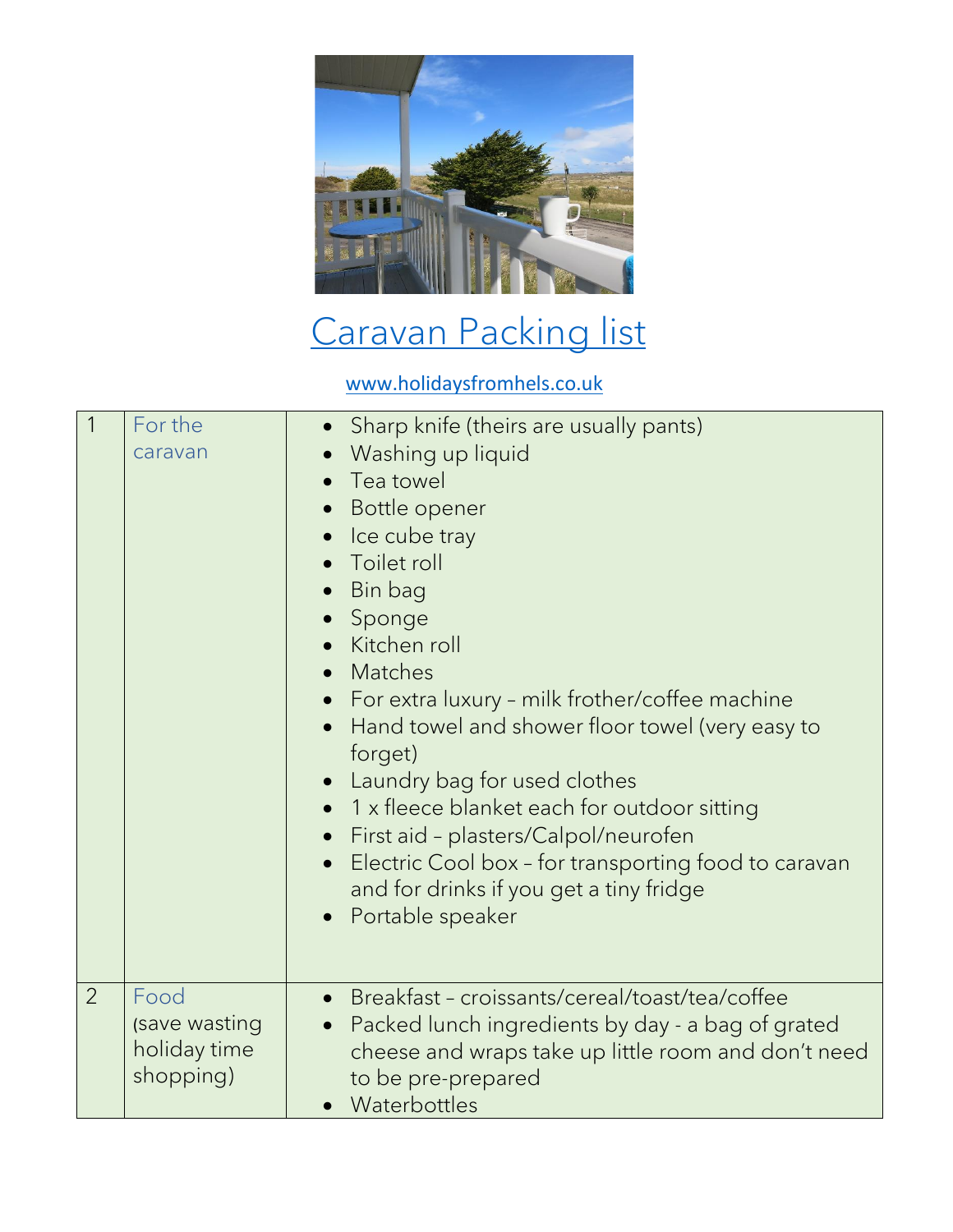|               |               | • Precooked meals by night - the pans are never non-<br>stick and cooking in a galley kitchen is no one's idea<br>of holiday fun<br>• Disposable BBQ, foil and tongs (forks just give your<br>food to the sand)<br>• Plastic mugs for beach drinking<br>Fruit and Snax - oat bars are good as don't melt/go<br>off and are quite filling<br>Chocolate/crisps and booze - can you ever have<br>enough?<br>There will be a shop for top ups but they are pricey, have<br>limited stock, may be closed and crucial times and the<br>fewer trips the better.                                                                                                                                                                                                                                               |
|---------------|---------------|--------------------------------------------------------------------------------------------------------------------------------------------------------------------------------------------------------------------------------------------------------------------------------------------------------------------------------------------------------------------------------------------------------------------------------------------------------------------------------------------------------------------------------------------------------------------------------------------------------------------------------------------------------------------------------------------------------------------------------------------------------------------------------------------------------|
| $\mathcal{S}$ | For the beach | • 2 towels each (they never dry in time)<br>Bucket/spade<br>• Wetsuits<br>• Bodyboards<br>• Rash vest<br>• Body board - handy as a float even if no waves<br>Body board carry bag - we can fit at least 3 in ours so<br>more hands free<br>Dry bag (so your back doesn't get wet carrying the<br>wet kit to the caravan)<br>Optional Inflatable dingy and electric pump (with<br>new batteries)<br>• Camping chairs (so you can sit outside caravan if<br>weather nice)<br>Waterproof picnic rug (sand/grass more often than<br>not wet)<br>Lightweight windbreak<br>• Water guns/bat/ball<br>• Sun tan lotion (we lost a day at Easter to unexpected<br>face burn)<br>Portable phone charger for so you can still take<br>$\bullet$<br>pictures after you've used the phone on Google<br>Maps all day |